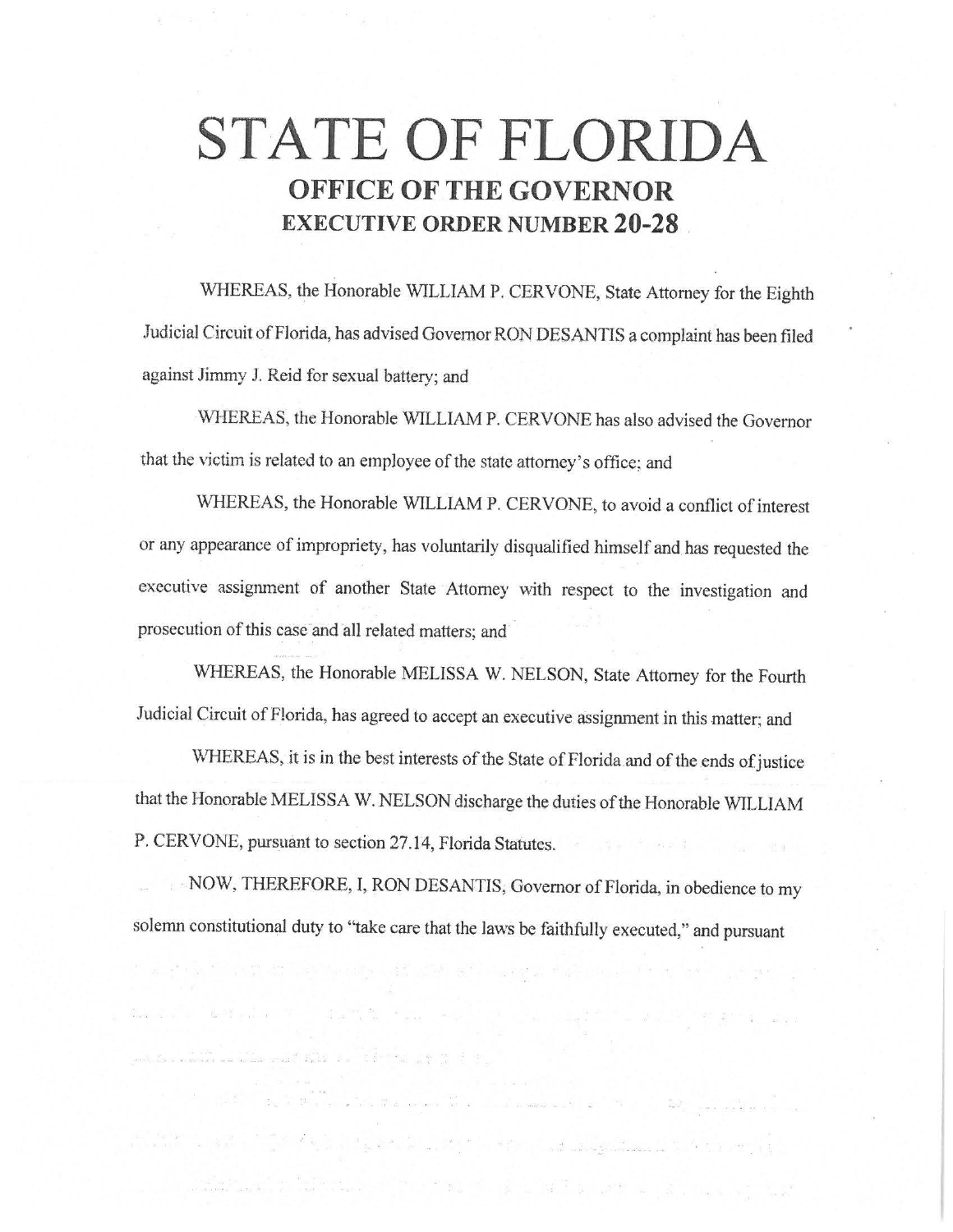to the Constitution and laws of the State of Florida, issue the following Executive Order, effective immediately:

## Section 1.

The Honorable MELISSA W. NELSON, State Attorney for the Fourth Judicial Circuit of Florida, referred to as the "Assigned State Attorney," is assigned to discharge the duties of the Honorable WILLIAM P. CERVONE, State Attorney for the Eighth Judicial Circuit of Florida, as they relate to the investigation, prosecution, and all matters related to Jimmy J. Reid.

### Section 2.

The Assigned State Attorney or one or more Assistant State Attorneys and Investigators, who have been designated by the Assigned State Attorney, shall proceed immediately to the Eighth Judicial Circuit of Florida, and are vested with the authority to perform the duties prescribed herein.

#### Section 3.

All residents of the Eighth Judicial Circuit are requested, and all public officials are directed, to cooperate and render whatever assistance is necessary to the Assigned State Attorney, so that justice may be served.

The State Property of State of the

#### Section 4.

 $\label{eq:2.1} \begin{array}{ll} \mathbb{R} & \mathbb{R}^{n \times n} \equiv 0 \, , \\ \mathbb{R}^{n \times n} & \mathbb{R}^{n \times n \times n} \end{array}$ 

with the state of the state of the state of the state of the state of the state of the state of the state of the state of the state of the state of the state of the state of the state of the state of the state of the state

The period of this Executive Assignment shall be for one (1) year, to and including February 11, 2021. The contraction of the contraction of the contraction of the contraction of the contraction of the contraction of the contraction of the contraction of the contraction of the contraction of the contracti

the second control of the control of the second control of the second control of the second control of the second control of the second control of the second control of the second control of the second control of the secon

and the state of the same of the state of the state of the state of the state of the state of the state of the

Engineering the film of a contract of the match and a contract of the state

Samte, the Allegian option the plant was determined by the absolute and and and experi